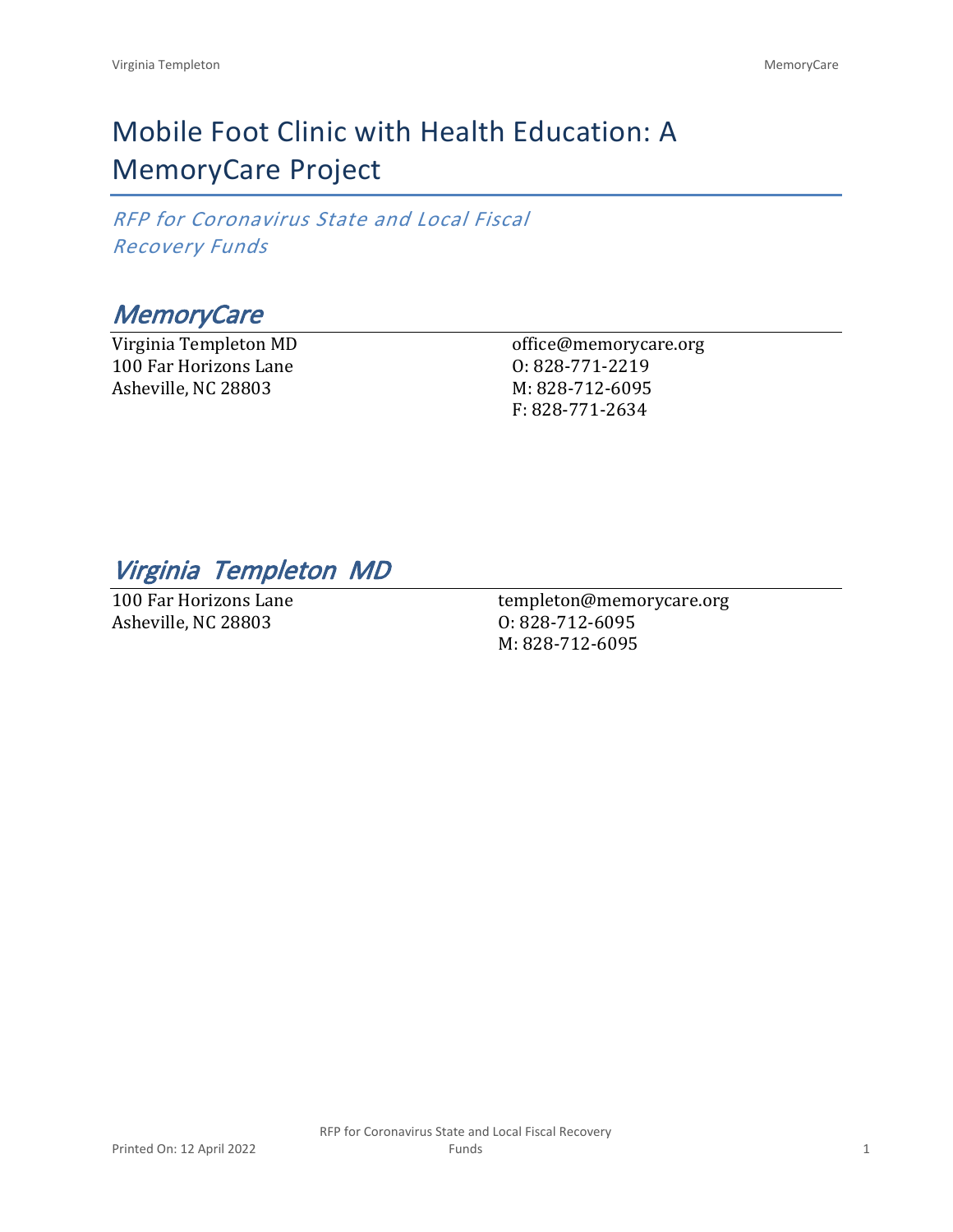# Application Form

# *Question Group*

Buncombe County requests proposals for projects to help the community recover from and respond to COVID-19 and its negative economic impacts.

Buncombe County has been awarded \$50,733,290 in Coronavirus State and Local Fiscal Recovery Funds (Recovery Funding), as part of the American Rescue Plan Act. To date, Buncombe County has awarded projects totaling \$23,093,499, leaving a balance of \$27,639,791 available to award.

Visit [http://www.buncombecounty.org/recoveryfundinghttp://www.buncombecounty.org/recoveryfundingwww.b](http://www.buncombecounty.org/recoveryfunding) [uncombecounty.org/recoveryfundinghttp://www.buncombecounty.org/recoveryfundinghttp://www.buncombeco](http://www.buncombecounty.org/recoveryfunding) [unty.org/recoveryfundinghttp://www.buncombecounty.org/recoveryfundinghttp://www.buncombecounty.org/re](http://www.buncombecounty.org/recoveryfunding) [coveryfunding](http://www.buncombecounty.org/recoveryfunding) for details.

This infusion of federal resources is intended to help turn the tide on the pandemic, address its economic fallout, and lay the foundation for a strong and equitable recovery.

Buncombe County is committed to investing these funds in projects that:

- Align to county strategic plan and community priorities
- Support equitable outcomes for most impacted populations
- Leverage and align with other governmental funding sources
- Make best use of this one-time infusion of resources
- Have a lasting impact

Proposals shall be submitted in accordance with the terms and conditions of this RFP and any addenda issued hereto.

Click [here](https://www.buncombecounty.org/common/purchasing/Buncombe%20Recovery%20Funding%20RFP%202022.pdf) for the full terms and conditions of the RFP

#### **Organization Type\***

Nonprofit

### **Nonprofit documentation**

If nonprofit, attach IRS Determination Letter or other proof of nonprofit status.

MemoryTax Exempt Status IRS.pdf

## **Name of Project.\***

Mobile Foot Clinic with Health Education: A MemoryCare Project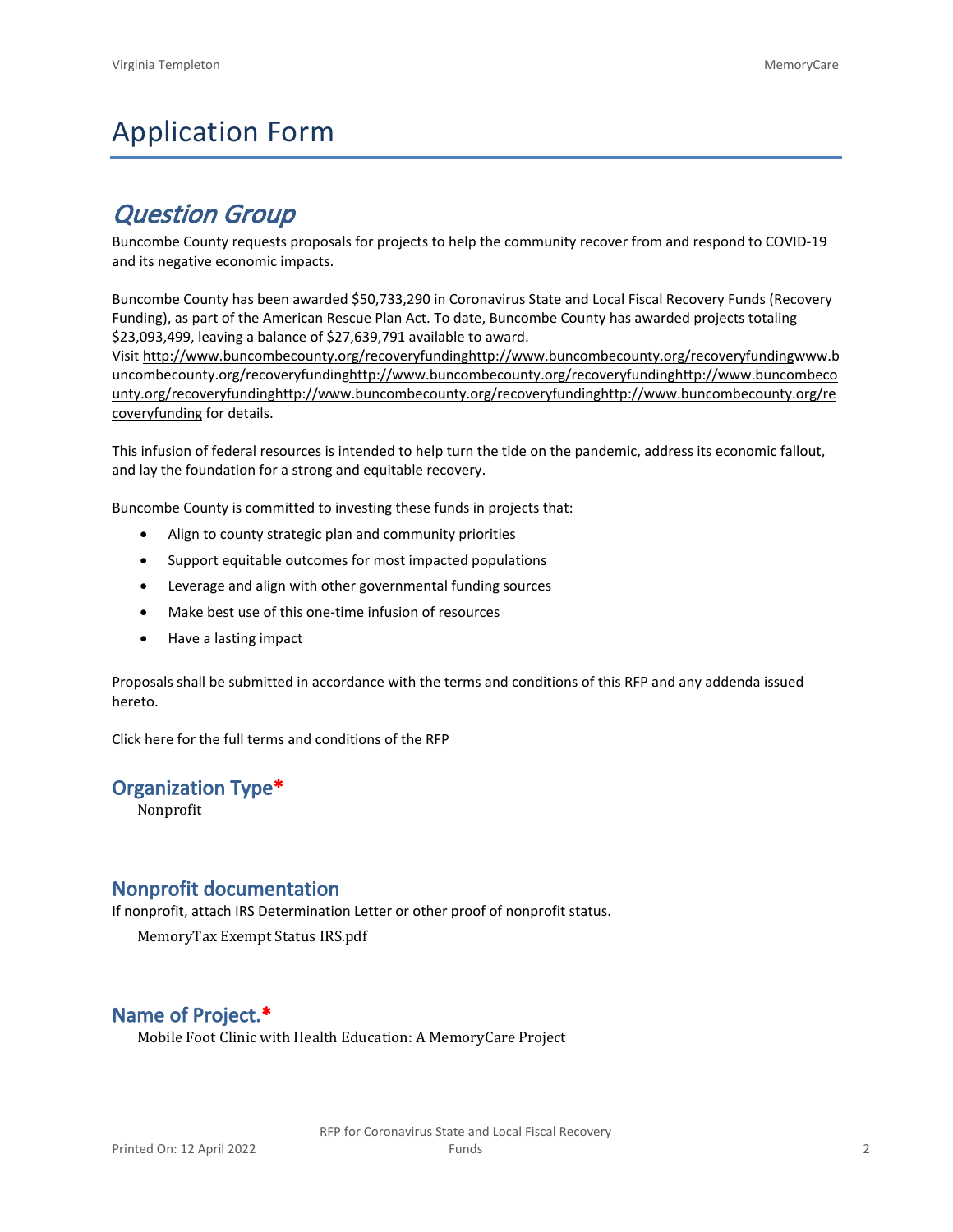### **New/Updated Proposal\***

Is this a new project proposal or an updated version of a proposal submitted during the earlier (July 2021) Recovery Funding RFP?

New project proposal

## **Amount of Funds Requested\***

\$200,000.00

## **Category\***

Please select one:

- Affordable Housing
- Aging/Older Adults
- Business Support/Economic Development
- Environmental/Climate
- Homelessness
- K-12 Education
- Infrastructure and/or Broadband
- Mental Health/Substance Use
- NC Pre-K Expansion
- Workforce

Aging/Older Adults

# **Brief Project Description\***

Provide a short summary of your proposed project.

MemoryCare respectfully requests \$200,000 to fund our Mobile Foot Clinic to provide underserved residents of Buncombe County with needed foot care and education about healthy aging, mobility, caregiving and more for a 4-year period. The Mobile Foot Clinic is designed to address healthcare disparities for older adults that have been exacerbated by the COVID-19 pandemic and maximize opportunities for healthy aging. With over twice as many individuals served in the 1st quarter of our pilot Foot Clinic as projected for the entire year, we see a profound need for this care in our community. Alongside provision of foot care, the team offers health education, listens for unmet needs and barriers to care to address them when possible, and facilitates referrals to community services when appropriate. The project helps underserved adults in Buncombe County have the best functionality and quality of life possible alongside challenges that often occur with aging.

#### **Project Plan\***

Explain how the project will be structured and implemented, including timeframe.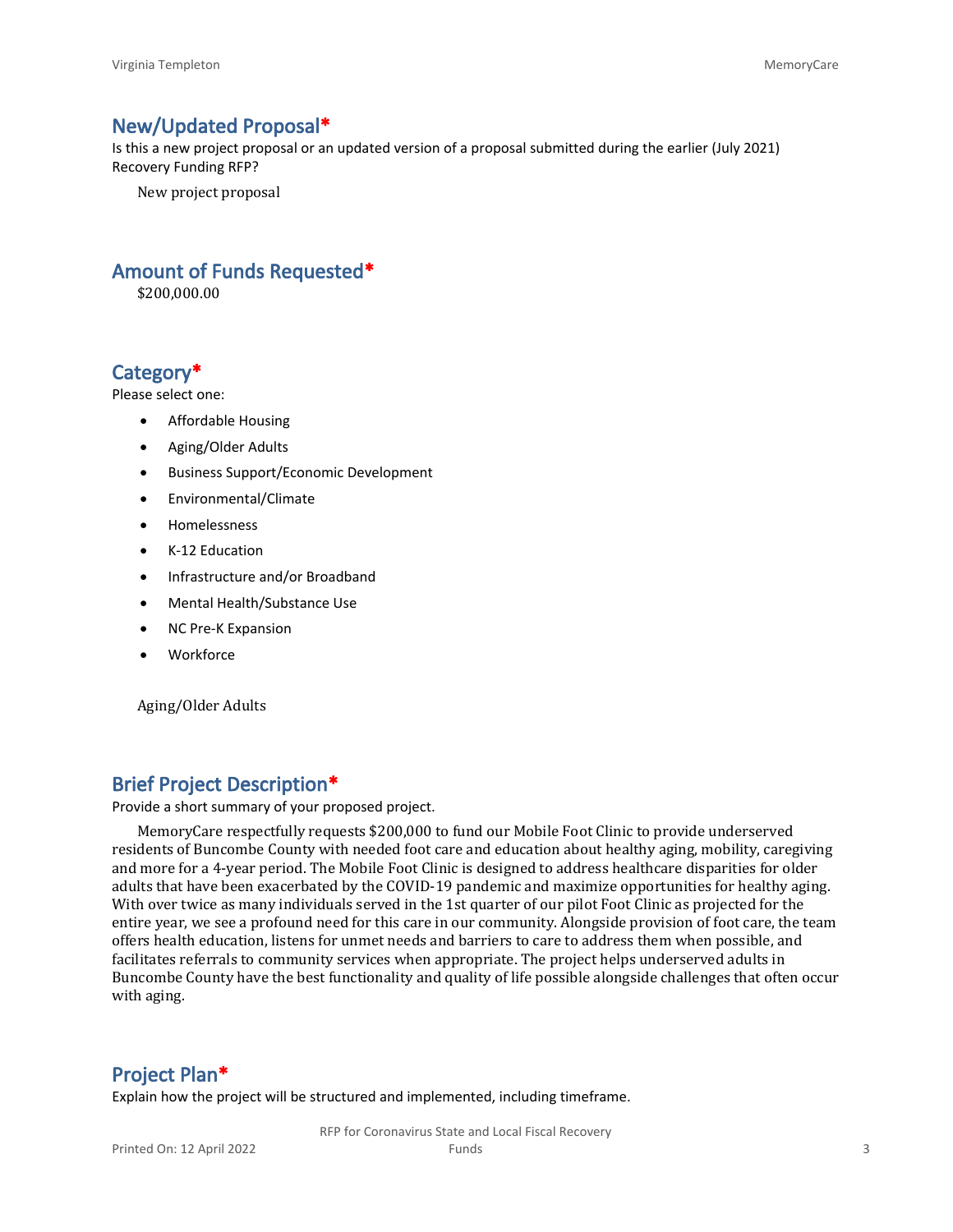MemoryCare's pilot Mobile Foot Clinic is held twice monthly at locations easily accessed by underserved individuals in Buncombe County. The program is structured much like the "Elder Clinic" that served the Shiloh Community from 1997-2010 and whose closing left a void this project is working to address. Partnering with the Asheville Buncombe Institute for Parity Achievement (ABIPA) and the Shiloh Community Association and with the infrastructure now being built through our pilot, MemoryCare is well-positioned to sustain the Mobile Foot Clinic over time as a meaningful, needed service for the community.

If funded, the Mobile Foot Clinic will continue to be held twice monthly based on site availability and community need at rotating sites such as the Shiloh Community Center, churches in the African American community, and low-income housing communities in collaboration with church and community leaders. With experience gained through the pilot, implementation should be seamless and we would meet with all partners to coordinate the process. The team would immediately reach out to additional underserved areas of the county to identify more locations to serve and establish a rotation schedule between all sites. We would reassess all documentation to ensure data gathered meets all reporting and evaluation requirements for this grant and make adjustments where needed. If able to continue the project beyond the current pilot period, we would review equipment and staffing needs and ensure our Community Liaison and Health Educator positions remain filled with qualified individuals. In the initial phase, we would also focus on publicity to increase awareness of the Foot Clinic service. To date, there have been lines of people waiting for care at every session and knowledge that the clinic will be ongoing will help provide a routine schedule people can know about and rely on.

With every participant, we will seek feedback and adjust services as appropriate. We will gather data at every clinic hosted to understand who is accessing care, what educational information is most requested, and document other potential needs. On a quarterly basis, we will review service data to ensure we are on track to achieve goals. Publicity for the program would be ongoing as would the process of updating educational materials. All staff and volunteers involved with the Mobile Foot Clinic project will undergo training about cultural sensitivity, respectful care, healthcare disparities, and how the COVID-19 pandemic has exacerbated these disparities.

With improved access to these resources, individuals are more likely to prolong their independence alongside challenges that can occur with aging. Based on participant feedback and stated community needs, we will continue to assess clinic operations, educational materials, and referral resources and adjust where needed to ensure needs are being addressed.

### **Statement of Need\***

Describe the need that this project will address. Include data to demonstrate the need, and cite the source of the data.

Often overlooked, foot problems are common in older adults and impact function, mobility, and quality of life. According to the US National Center for Health Statistics, impairment of lower extremities is a leading cause of activity limitation in older people and, those in underserved communities are more likely to experience lower extremity amputations than others due to lack of adequate foot care. BJ Monroe reports 71% of those over 65 report foot problems, but only 39% seek medical attention. Foot care is an area of significant health disparity and, when given access to appropriate care, older adults have great potential to improve their mobility and overall health.

With quality foot and toenail care, sources of pain and skin problems can be identified and addressed. Alongside their importance to functionality, feet are indicators for diseases like diabetes, impaired circulation, heart disease and cognitive impairment, which can change a person's ability to manage personal care needs. Access to foot care with opportunity to talk to a Geriatrician about unmet needs and receive referrals when appropriate can make a profound difference in maintaining health over time. MemoryCare's Mobile Foot Clinic combines this clinical care with educational information about healthy aging, cognitive protection, caregiving and more, and is an opportunity for socialization of participants.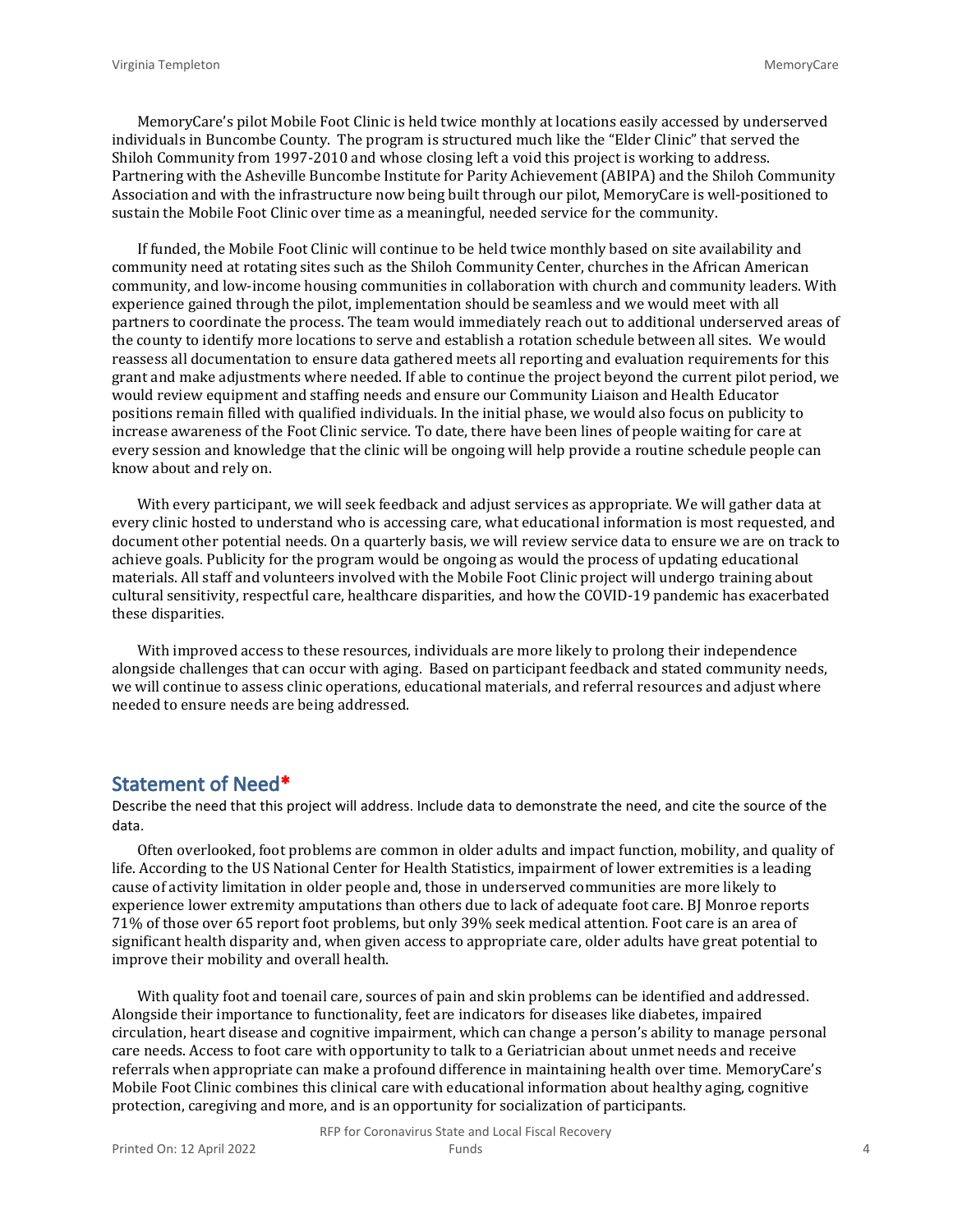Currently in Buncombe County, foot care is available through podiatry services and hospital diabetes programs but can be a challenge to access for people in underserved communities, particularly those without insurance or a diagnosis of diabetes. There are medical clinics available for low-income families for primary care but none with focus on foot care and primary care providers rarely have the time or training to provide this needed service. Having a mobile clinic that brings foot care and other services directly to the community improves accessibility for this needed care.

#### **Link to COVID-19\***

Identify a health or economic harm resulting from or exacerbated by the public health emergency, describe the nature and extent of that harm, and explain how the use of this funding would address such harm.

Prior to the COVID-19 pandemic, there were healthcare disparities disproportionately impacting lowerincome and minority communities, many of which were exacerbated by the pandemic. With the isolation, loss of employment, and existing vulnerabilities of underserved communities, many were left without access to needed medical care. Health conditions requiring routine management such as diabetes and heart disease were left untreated, unmonitored or, for some, not identified in a timely manner. Underserved communities were particularly impacted by this and are known to suffer complications more so than those with routine access to care.

Mobility is essential for healthy aging and examination of feet provides a "window" into a person's health and their ability to manage self-care. By interfering with safe in-person interactions, Covid worsened existing health disparities and individuals in need of foot care were at higher risk of poor mobility, loss of independence, diminished quality of life, and, at times, risk of amputation.

With funds received, the Mobile Foot Clinic would be able to reach many in need of foot care and provide education about healthy aging and preventive care strategies. Alongside clinical care would be information about nutrition, diabetes, exercise, healthy aging and more. The program would travel to sites accessible to vulnerable individuals and, with 4 years of funding, could provide the care and education over a period of years with potential to dramatically reduce harms caused by loss of mobility that have been exacerbated by the pandemic. Project Coordinator, David Johnson, MD, shared this story illustrating the importance of foot care and timely care: "One person had long toenails, hammertoes and calluses that were so bad that they could not fully get on their shoes. This person was literally hobbling not putting their feet completely in their shoes. After care, this person was able to put on their shoes and walk out of the clinic."

#### **Population Served\***

Define the population to be served by this project, including volume and demographic characteristics of those served.

This project will serve older adults in underserved communities of Buncombe County with focus on those in the Shiloh Community, African American churches, and low-income housing sites. We anticipate reaching at least 75 unique individuals per year with service, with some participants coming more than once for care. Over a 4-year period, we anticipate at least 240 unique individuals would be served with foot care and over 300 with education about healthy aging, nutrition, foot care, diabetes and other topics.

Of those served, based on our pilot project and sites identified to date, we anticipate over half will be African American, nearly 60% will be low income, and on average 20% will have diabetes. The average age of participants will be over 65 years old with some (25%) being 19-64 years of age and the remainder (75%) being 65 and older. Sixty percent or more will identify as being female.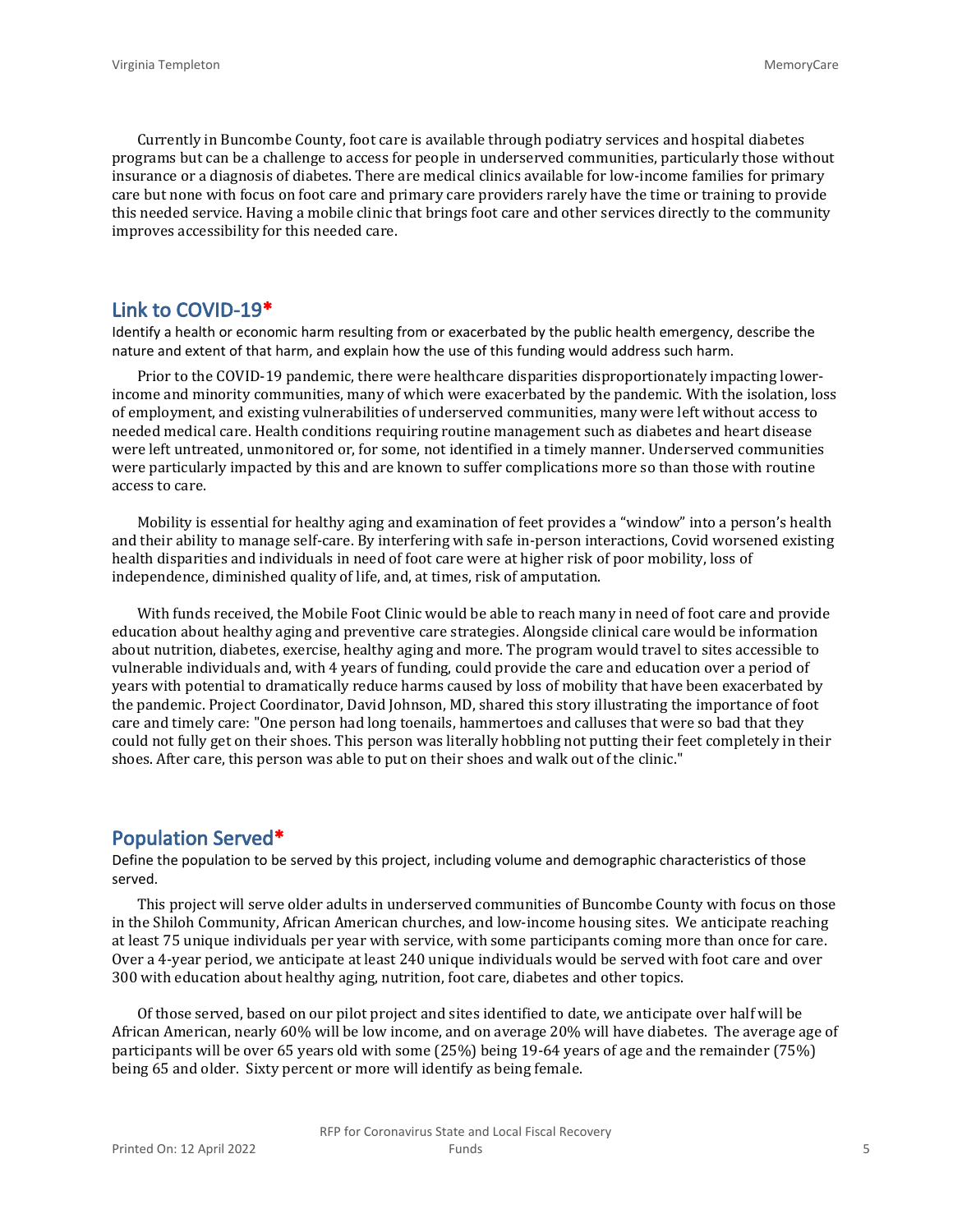### **Results\***

Describe the proposed impact of the project. List at least 3 performance measures that will be tracked and reported. If possible, include baselines and goals for each performance measure.

Foot care provides an opportunity to screen for geriatric syndromes such as neuropathy, fall risk, functional decline, and underlying medical conditions in need of attention and to assist with issues of pain and/or mobility. Throughout the project, we will track how many people attend the foot clinic and of those, how many utilize services or take educational materials. We will have an intake form for participants to provide demographics, health history and to share concerns they have about unmet needs. Through screenings and conversation, our care team will identify health risks and concerns, as well as barriers to addressing the issues. Our goal is to ensure those needing care not available at the Foot Clinic receive referrals to assist with accessing care by other means. We will track how many of such referrals are made. To understand the impact of the project, we will track and report the following performance measures:

1. How many individuals receive foot care?

Baseline: anticipate seeing 50 individuals per year with pilot project

Goal: at least 60 individuals receive foot care per year (240 over a 4 year period)

- 2. Of those receiving foot care, what percent will report improved mobility?
	- Baseline: no data available at this time
	- Goal: > 50% will report improved mobility

3. Of those receiving clinical care, what percent receive a referral for additional medical care or for nonmedical need?

 Baseline: 25% of those receiving foot care through our pilot have also received a referral to another community resource to address an identified unmet need

Goal:  $>$ /= 25%

Success will be defined by having at least monthly Foot Clinics, serving at least 60 unique individuals per year with foot care, and providing education to at least 75 individuals about healthy aging, foot care, exercise, nutrition, advance care planning and other topics.

#### **Evaluation\***

Describe the data collection, analysis, and quality assurance measures you will use to assure ongoing, effective tracking of contract requirements and outcomes.

We have an intake form for participants to provide demographics, health history, and to share concerns they have about unmet needs. Referrals for further care, whether for medical, psychosocial, nutritional, or other social determinate of health, will be documented on this form as well as with data reviewed and entered into an Excel database for subsequent review after every clinical session. A formal report will be made to our board of directors each quarter and provided per contract requirements.

As we learn about unmet needs and what referrals and education materials are needed, we will look for patterns that provide opportunities for us to advocate for needed services and, when within the scope of our ability, adjust what is offered in the clinic to better serve Buncombe County's underserved communities. The Clinical Assistant and Community Health Educator will be responsible to gather this data and verify its accuracy with oversight from the Program Coordinator. They will confirm how many individuals receive each service, including but not limited to foot care, health education, cognitive assessments, referrals to community services, education about advanced directives, and more. We will have a post-evaluation form for completion to get feedback so we can better understand what works, what does not, and areas of improvement. The form also asks whether the participants believe the program is of value and benefits the community. We will use information gathered from the post-evaluations to guide improvements in the clinic.

MemoryCare staff will store and analyze the data with reports prepared quarterly to ensure we are on track to achieve goals and meet contract obligations.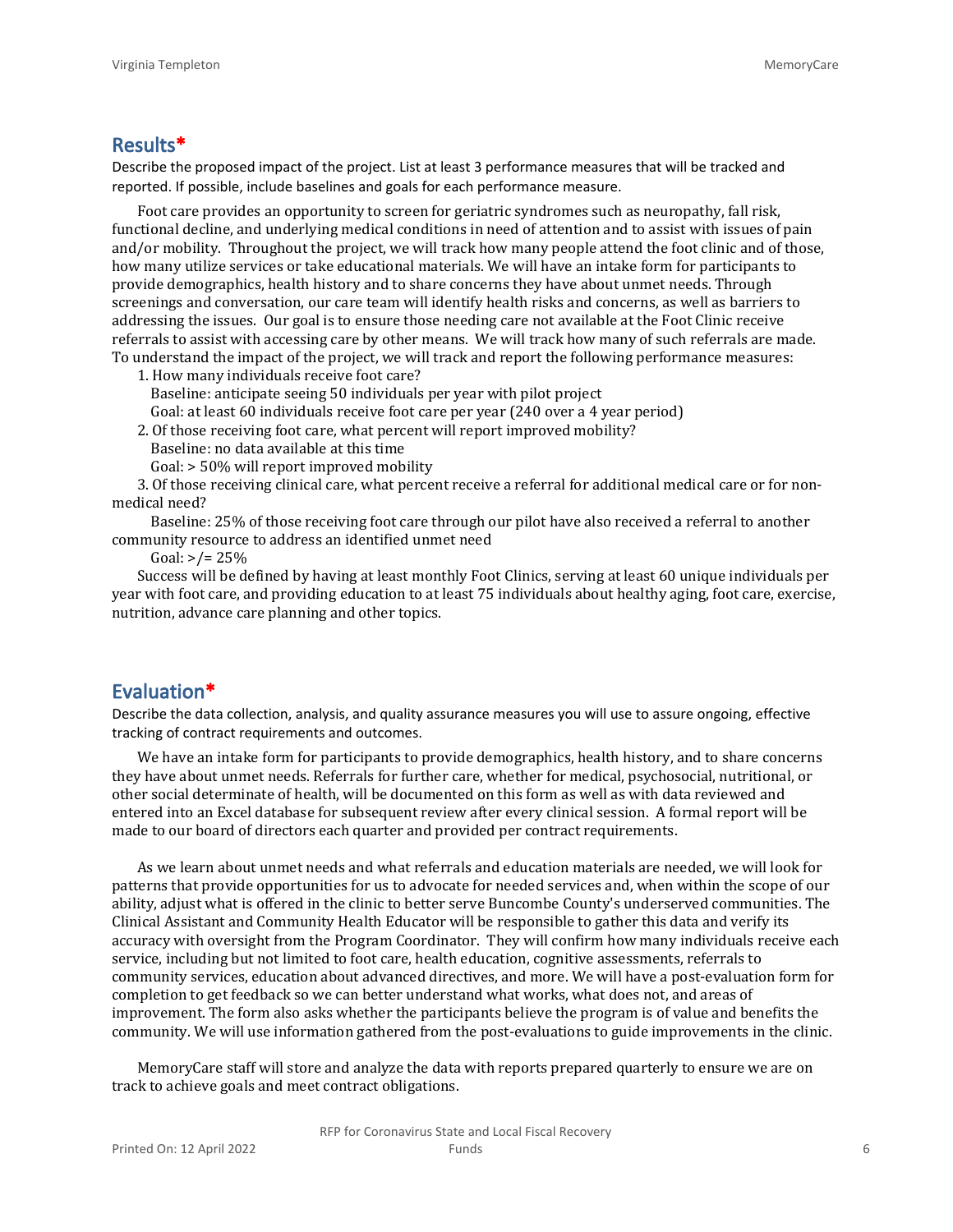#### **Equity Impact\***

How will this effort help build toward a just, equitable, and sustainable COVID-19 recovery? How are the root causes and/or disproportionate impacts of inequities addressed?

If received, funds would be used to continue the Mobile Foot Care clinic with an expert care team strategically going to underserved communities of Buncombe County that are identified with the help of a Community Liaison. Underserved communities often have limited access to or lack of understanding of healthcare services and are predominantly low-income populations. Historically, many individuals in this population experience more health conditions that are unmonitored, untreated, or undiagnosed when compared to higher-income communities. Access to basic healthcare services diminished with the COVID-19 pandemic, exacerbating these issues. Pandemic recovery is more difficult for underserved, lower-income communities as they often lack the resources to connect with needed healthcare and trust is limited due to historical marginalization.

By working with a Community Liaison from underserved communities of Buncombe County who will help educate project staff about needs of the community and provide introductions to community sites, and by listening carefully to participants' expressed needs, we hope to build toward a more just and equitable recovery. With 4-years funding, such recovery has the opportunity to be sustained longer term.

By providing foot care with concurrent health education to underserved, low income communities and by listening and learning about other unmet needs and barriers to care, there is opportunity to address these concerns and provide meaningful, individualized education and care. The Mobile Foot Clinic with its clinical service and educational component would provide a pathway for underserved individuals to receive basic foot care essential for healthy aging and mobility and learn strategies to manage health challenges that can come with age. The program has an opportunity to lessen disparities in healthcare services for underserved communities and aid in recovery of the increased barriers to healthcare caused by the COVID-19 pandemic.

#### **Project Partners\***

Identify any subcontractors you intend to use for the proposed scope of work. For each subcontractor listed, indicate:

- 1.) What products and/or services are to be supplied by that subcontractor and;
- 2.) What percentage of the overall scope of work that subcontractor will perform.

Also, list non-funded key partners critical to project.

MemoryCare is partnering with ABIPA and the Shiloh Community Association to develop and implement our Mobile Foot Clinic with education about healthy aging and other issues of aging. MemoryCare is coordinating the project and there are no subcontractors involved. When appropriate, ABIPA will receive a stipend for their support as Community Liaison and Health Educator for this project with work remaining under the supervision of MemoryCare staff.

#### **Capacity\***

Describe the background, experience, and capabilities of your organization or department as it relates to capacity for delivering the proposed project and managing federal funds.

Dr. David Johnson will coordinate this project with support and oversight from MemoryCare's Director, Virginia Templeton, M.D. Dr. Johnson is a board-certified Geriatrician who has provided foot care since 1993 and has a passion for listening to and caring for underserved individuals. He currently coordinates our pilot Foot Clinic and has the experience and expertise needed to successfully guide this project. Dr. Templeton is a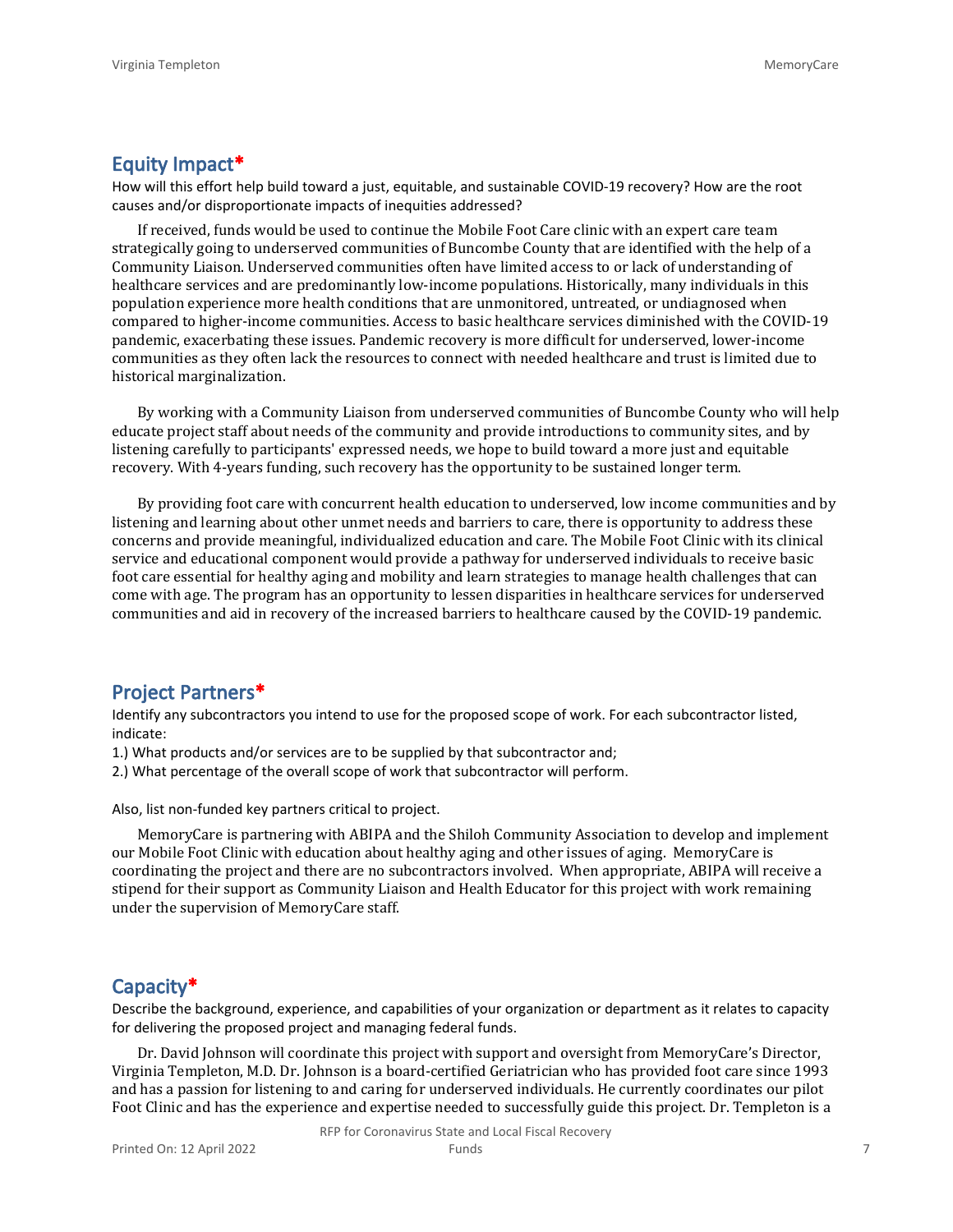family physician with added qualifications in hospice and palliative care. Under her leadership, MemoryCare's clinical model and educational initiatives have been recognized for excellence on both state and national levels (N.C. Division on Aging, Premier Cares and American Geriatrics Society Award recipients) and the organization has undergone multiple expansions of service provision. MemoryCare is committed to addressing health disparities and fostering healthy aging in the community. Forty percent of those served by MemoryCare in 2021 were low income by Federal Poverty Standards.

MemoryCare is a charitable nonprofit with extensive experience administering grant funds and providing care for the past 22 years. The organization has received Buncombe County Supplemental Funds since 2004 for our care management services to low-income families impacted by dementia and demonstrates the ability to serve the target population and track unique individuals to verify funds are utilized per grant requirements. In partnering with ABIPA and the Shiloh Community Association, MemoryCare is aligned with trusted community members with similar goals. Medical residents and fellows with knowledge about healthy aging may volunteer under Dr. Johnson's supervision and could be trained to provide foot care as well. MemoryCare has a strong, supportive Board of Directors dedicated to our mission and to addressing barriers to healthy aging. There is no anticipated change in leadership or key employees that would impact our ability to implement this project.

#### **Budget\***

Provide a detailed project budget including all proposed project revenues and expenditures, including explanations and methodology. For all revenue sources, list the funder and denote whether funds are confirmed or pending. For project expenses, denote all capital vs. operating costs, and reflect which specific expenses are proposed to be funded with one-time Buncombe County Recovery Funds.

Download a copy of the budget form [HERE](https://buncombecounty.org/common/community-investment/grants/early-childhood-education/Recovery-Funds-budget-template.xlsx). Complete the form, and upload it using the button below.

Recovery-Funds-budget- MemoryCare.xlsx

## **Special Considerations\***

Provide any other information that might assist the County in its selection.

The grant MemoryCare received from the WNC Bridge Foundation to pilot the Mobile Foot Clinic for Healthy Aging ends on 9-30-2022 without opportunity for further funding from them at this time. The outcomes seen through the pilot period to date with lines for care seen at every session make it clear the project is addressing a need and that the clinic needs to continue. Our partners have shared comments they hear such as, "All can see that this team cares and is listening," and, "Thank you for being here and... please, please keep coming!" and more.

If funds are not received through this application, we will work tirelessly to identify other sources of funding and are committed to dedicating in-kind resources to support the project as possible so this much needed care can be rendered to a community with deep need that has been disproportionately impacted by the Covid-19 pandemic.

Thank you for your consideration.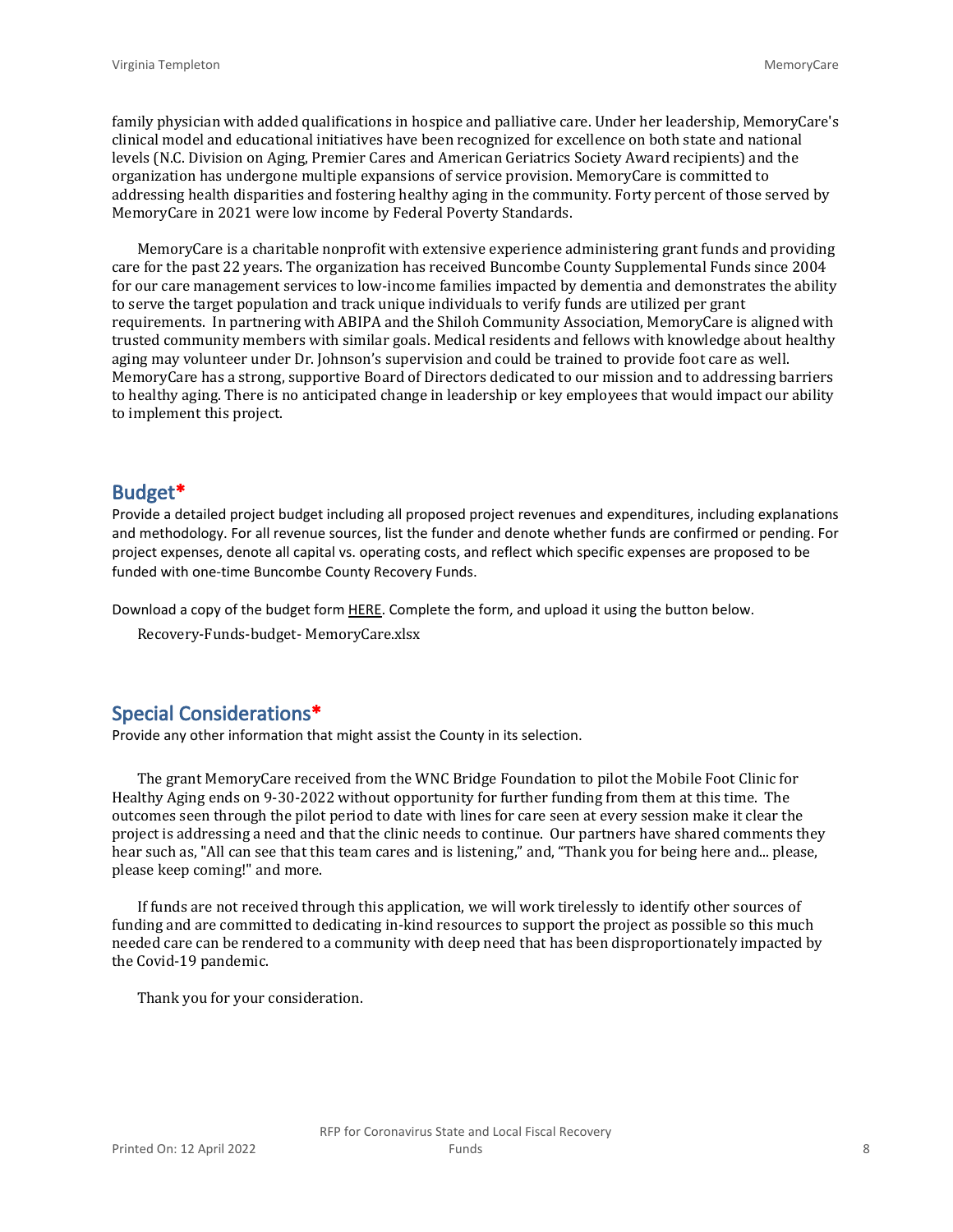# File Attachment Summary

# *Applicant File Uploads*

- MemoryTax Exempt Status IRS.pdf
- Recovery-Funds-budget- MemoryCare.xlsx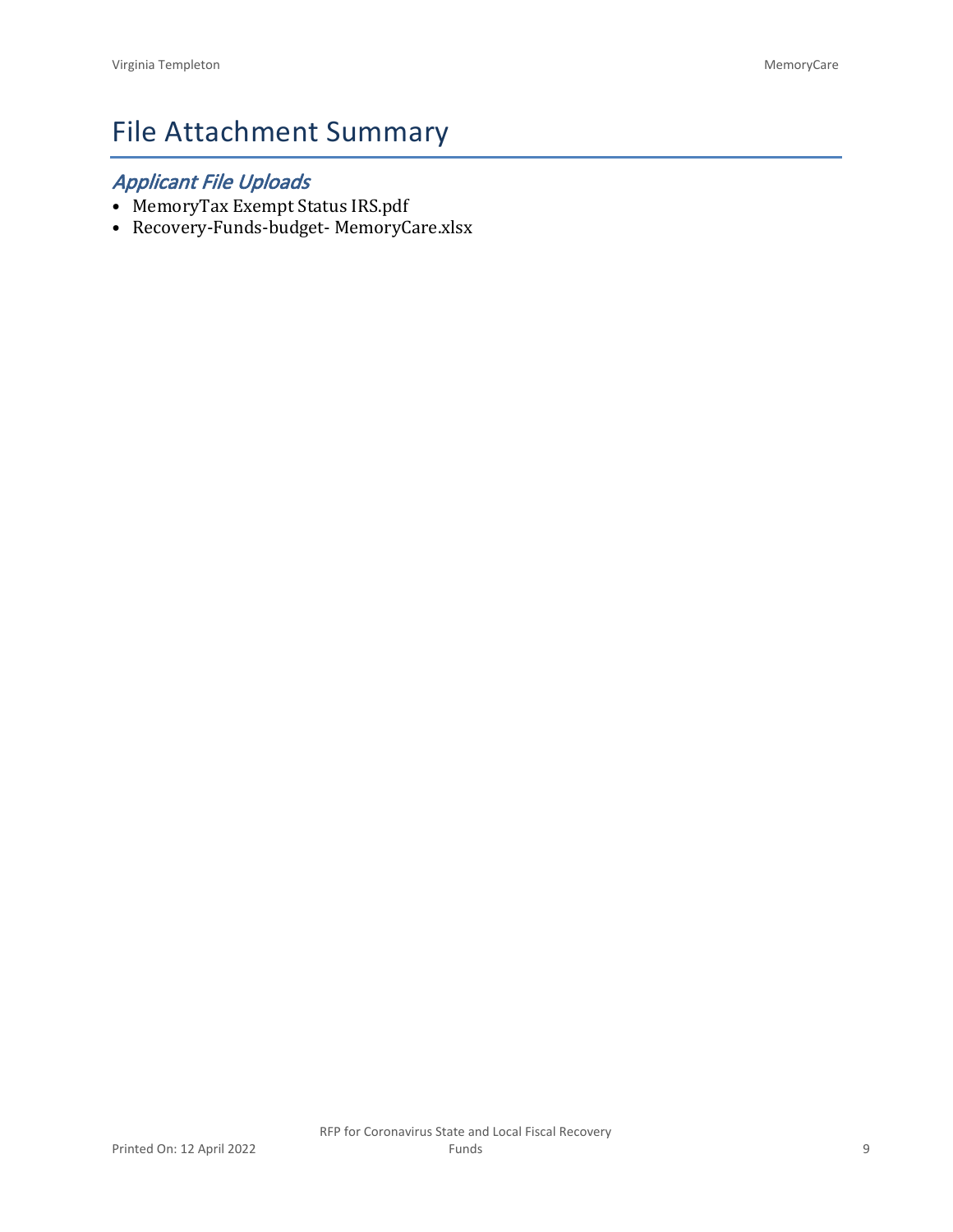#### **Internal Revenue Service**

Date: April 28, 2005

**MEMORYCARE** % GIVENS ESTATES 2360 SWEETEN CREEK RD **ASHFVILLE** NC 28803-2030 **Department of the Treasury** P. O. Box 2508 Cincinnati, OH 45201

**Person to Contact:** Dee Anna Jarmon 31-03084 **Customer Service Specialist Toll Free Telephone Number:** 8:30 a.m. to 5:30 p.m. ET 877-829-5500 **Fax Number:** 513-263-3756 **Federal Identification Number:** 

56-2178294

Dear Sir or Madam:

This is in response to a letter dated March 25, 2005, from Elizabeth M. Millican, Paralegal, submitting your amendment to your organization's Articles of Incorporation filed with the state on March 23, 2005. We have updated our records to reflect the name change as indicated above.

In April 2000 we issued a determination letter that recognized your organization as exempt from federal income tax. Our records indicate that your organization is currently exempt under section 501(c)(3) of the Internal Revenue Code.

Our records indicate that your organization is also classified as a public charity under sections 509(a)(1) and 170(b)(1)(A)(vi) of the Internal Revenue Code.

Our records indicate that contributions to your organization are deductible under section 170 of the Code, and that you are qualified to receive tax deductible bequests, devises, transfers or gifts under section 2055, 2106 or 2522 of the Internal Revenue Code.

If you have any questions, please call us at the telephone number shown in the heading of this letter.

Sincerely,

Janna K. Stufen

Janna K. Skufca, Director, TE/GE **Customer Account Services**